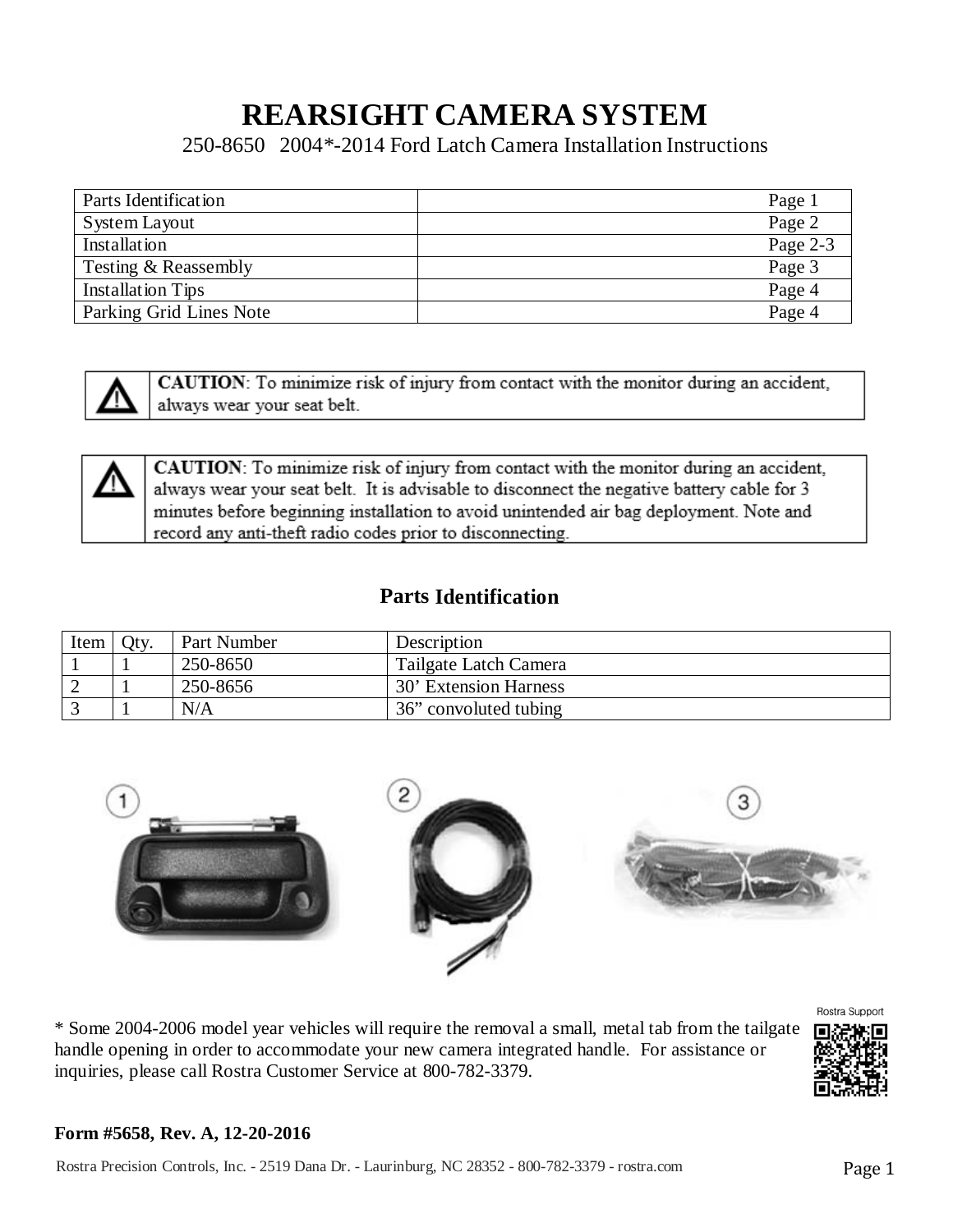## System Layout



Installation

### **Tailgate**

- 1. Remove panel from the tailgate to gain access to the mounting components of the tailgate handle (**figure 1**).
- 2. Remove the factory tailgate latch and replace with integrated camera latch (**figure 2**).
- 3. Connect harness 250-8656 to the camera, install the convoluted tubing and route the harness to bottom side of tailgate (**figure 3**).
- 4. Route harness 250-8656 along the vehicle's undercarriage to connect your monitor (**figure 4**).





**Figure 1** Figure 2

### **Form #5658, Rev. A, 12-20-2016**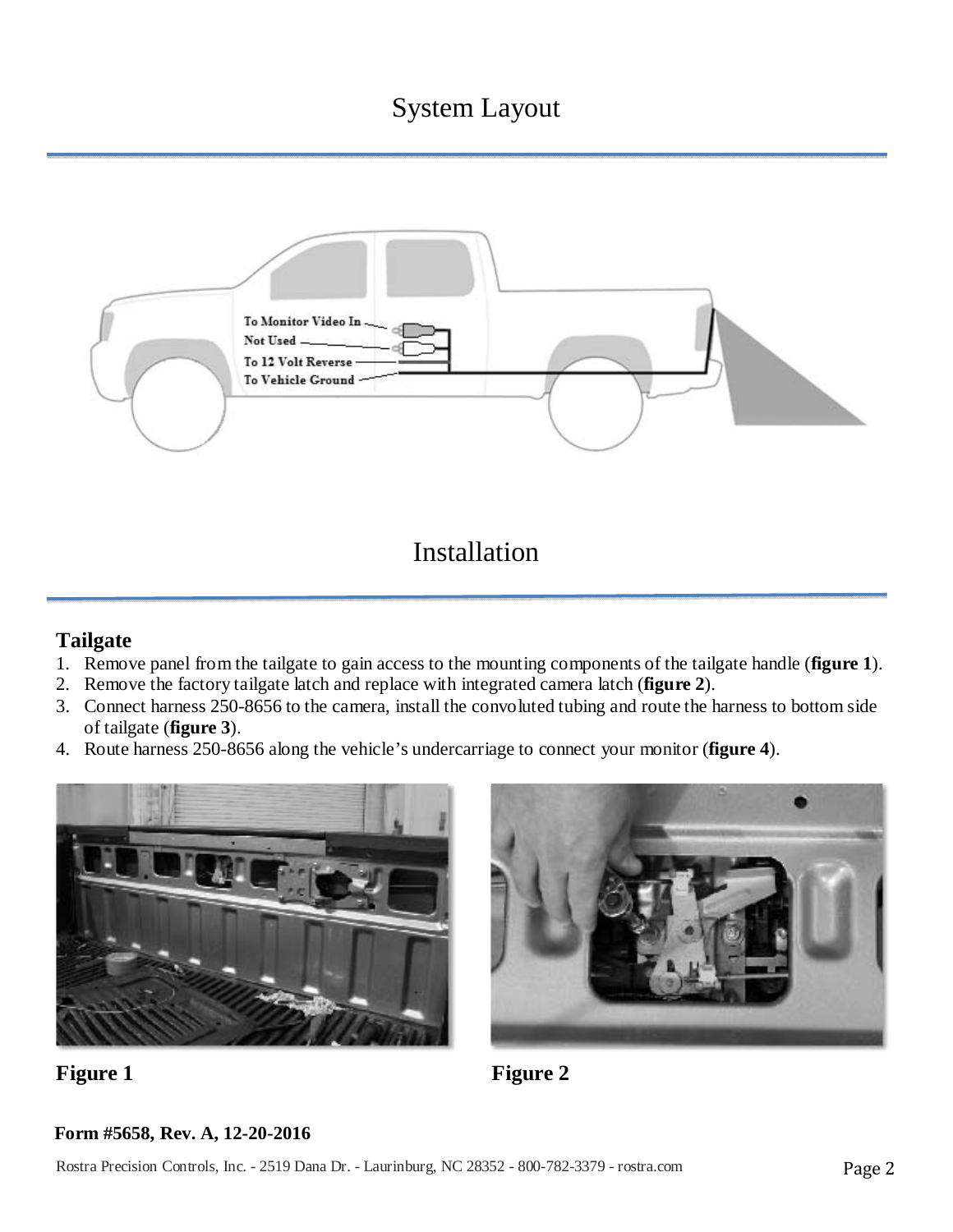



### Figure 3 Figure 4

### **Harness Connections**

- 1. Route extension harness 250-8656 into the passenger cabin of the vehicle.
- 2. Connect the yellow male RCA from harness 250-8656 to the monitor's "video in" RCA.
- 3. Connect the solid black wire from harness 250-8656 to a chassis ground point.
- 4. Connect the solid red wire from harness 250-8656 to a 12-volt reverse power source for power only when in reverse or an auxiliary power source for constant power.

### Testing and Reassembly

### **Testing**

- 1. Reconnect the negative battery cable and torque to 3 ft-lbs.
- 2. Re-enter any theft deterrent information (if applicable).
- 3. Turn the ignition switch to the ON position.
- 4. Shift the vehicle into reverse and confirm video feed to your device.

**Note:** If there is no picture present, re-check all harness connections.

### **Reassembly**

- 1. Reinstall all trim pieces taking special care to ensure harnesses and wiring connections are properly secured.
- 2. Make sure no harnesses are bent or pinched by trim pieces.
- 3. Reconnect all disconnected bulbs and check for function.

#### **Form #5658, Rev. A, 12-20-2016**